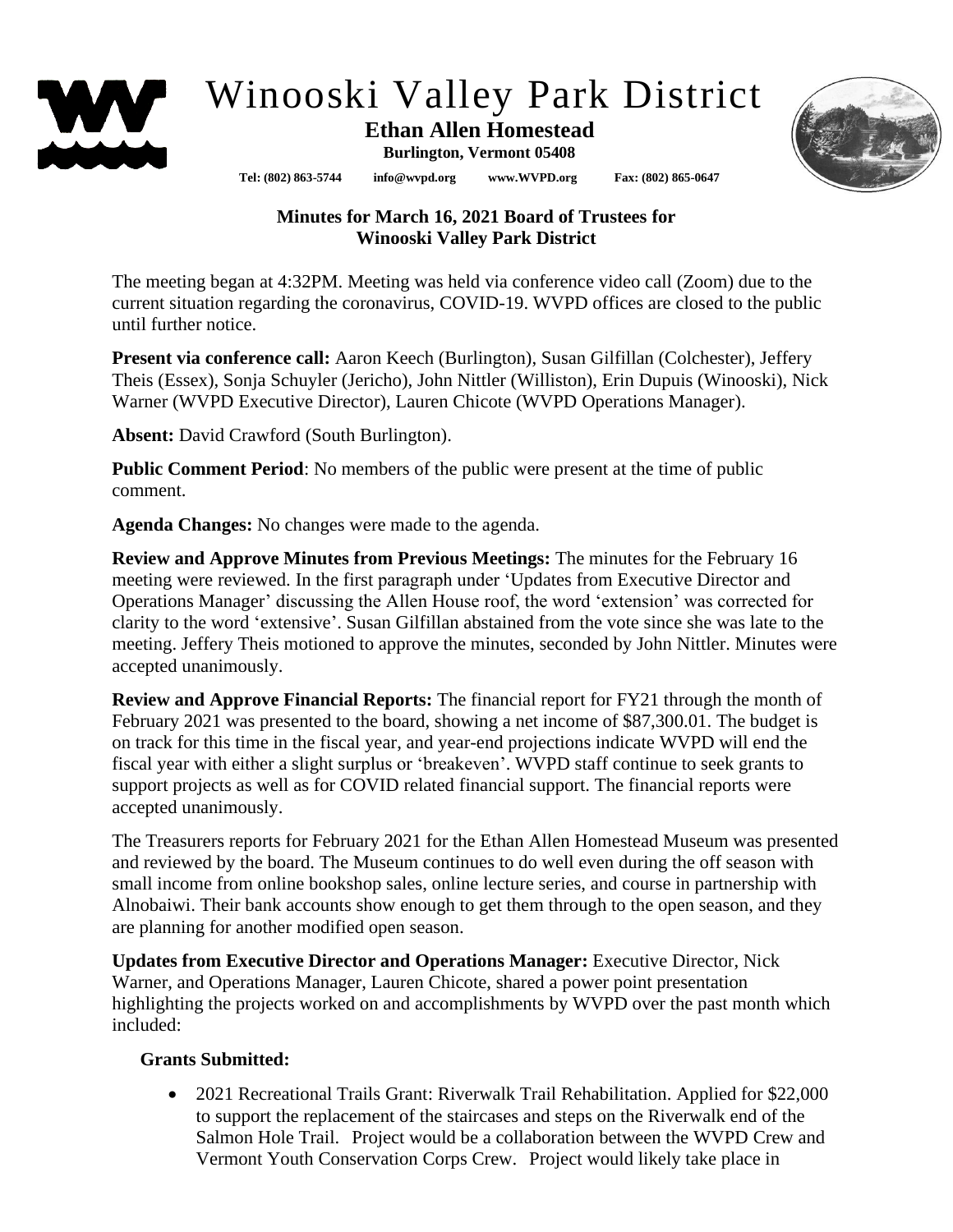summer 2022 due to VYCC's availability (if awarded).

• 2021 Department of Environmental Conservation Watershed Grants: Outreach and Education: Applied for \$4,000 for the replacement of entrance signage at Colchester Pond, Salmon Hole, and Delta Park.

#### **Fiscal Agent/Partnering Grants:**

- VT 2020 Aquatic Nuisance Control Grant-In-Aid: WVPD will once again be the fiscal agent for the Lake Champlain Committee's research on Freshwater Mussels as well as Asian Clams in Lake Champlain.
- Partnering with University of Vermont, VT Fish and Wildlife, and Lake Champlain Land Trust on a study for Spiny Softshell Turtle Habitat (Delta Park, Derway Cove). Grant Pre-application was submitted by UVM Staff. More details will evolve if pre-application is selected.

#### **Park Updates from Park Superintendent, Tim Larned, and Projects and Programs Coordinator, Remy Crettol:**

- Partnering with VT Fish and Wildlife a fish monitoring station was installed at the Ethan Allen Homestead. This will stay until June and will help to monitor newly released fish in the Winooski, with the goal of monitoring the fish until they reach Lake Champlain.
- Partnering with US Fish and Wildlife on connecting people to nature focusing on removing a section of elevated trail on the Riverwalk Trail and hopefully reestablishing a hiking trail connection to the Intervale.
- Working on logistics to bring on seasonal crew. At least one former seasonal staff member will be returning, and we will be hiring a second member.
- Traffic flow signage at Derway Cove, Entrance Signage improvements at other parks.
- Vault Toilets Roof replacement and upgrades at the Ethan Allen Homestead.
- Getting ready for spring!!!!

#### **Burlington Wildways Updates:**

- The Invasive Pilot program continues to move forward. WVPD, the Intervale, and BPRW are evaluating sites within the greater intervale to use as test plots to focus removal projects on for the coming season. BPRW will be hiring seasonal interns to assist with these removal projects with the support of the other organizations.
- City Nature Challenge Event: Part of world-wide BioBlitz-type event to encourage citizens to get outside and record, through apps, phenology of plants and animals in their area. The event will take place from mid-April through early May with a virtual speaker series, and field trips (limited and with social distancing measurers in place, some may be virtual as well). This is a collaborative effort between UVM, City of Burlington, City of Winooski, Intervale Center, and others with support from Wildways as a way to encourage citizens to get out on the trail and connect with the natural areas the trail runs through.